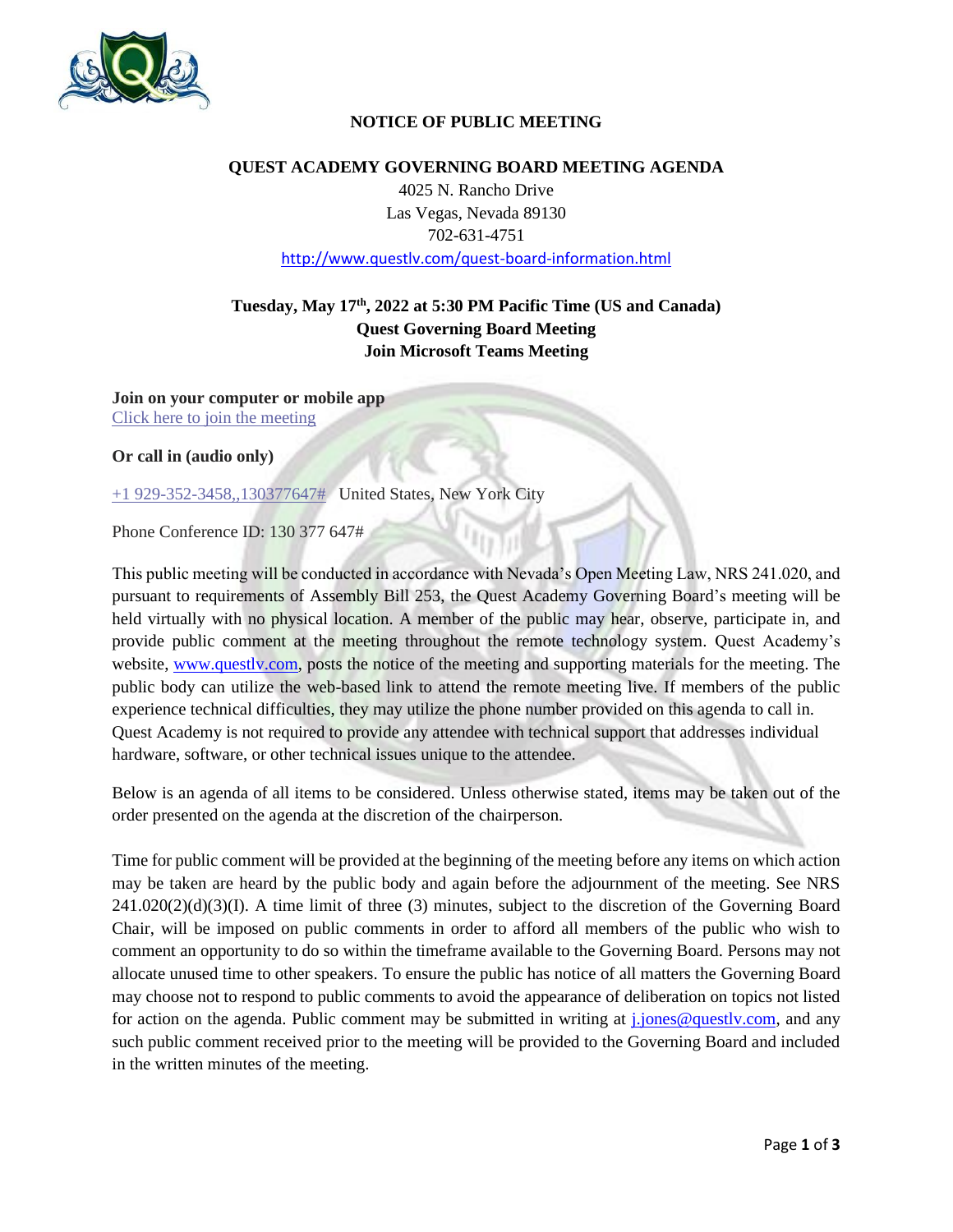

Forum restrictions and order of business: The viewpoint of a speaker will not be restricted, but reasonable restrictions may be imposed upon the time, place and manner of speech. Irrelevant and unduly repetitious statements and personal attacks that antagonize or incite others are examples of public comment that may be reasonably restricted. Reasonable efforts will be made to accommodate physically handicapped persons desiring to attend the meeting.

## **Agenda**

- 1. Call to Order, Roll Call, and Pledge
- 2. Public Comment #1. *Public Comment will be taken during this agenda item regarding any item appearing on the agenda. No action may be taken on a matter discussed under this item until the matter is included on an agenda as an item on which action may be taken. See NRS 241.020. A time limit of three (3) minutes, subject to the discretion of the Chair, will be imposed on public comments. The Governing Board Chair may allow additional public comment at her discretion. Public Comment #2 will provide an opportunity for public comment on any matter not on the agenda.*

**Action Items:** The Governing Board will hold discussion on the following items. Action may or may not be taken on these items. When applicable, supporting documentation will be provided to the public and be available at<http://www.questlv.com/quest-board-information.html>

- 3. Consent Agenda
	- a. Approval of March  $15<sup>th</sup>$ , 2022 meeting minutes
	- b. 2022-2023 School Year Calendar Revision
	- c. Updated Annual Perpetual Inventory

Will Batista, Governing Board Chair. *For Possible Action*

- 4. Academic Report: Leadership Staff will provide information related to the academic state of the school.
	- a. Academic update
	- b. Quarterly Discipline Report

Janelle Veith, School Leader. *Information/Discussion*

5. Charter Contract Renewal: Leadership Staff will provide an overview of the contract renewal process.

Janelle Veith, School Leader. *Information*

- 6. Financial Report: Leadership Staff will provide information related to the financial state of the school.
	- a. Financial update
	- b. Quarterly Financials: Quarter 3-for possible action
	- c. Updated Sub Pay Scale for SY 2022-2023-for possible action
	- d. Final Budget: School Year 2022-2023-for possible action

Richard McNeel, Controller. *Information/Discussion/For Possible Action*